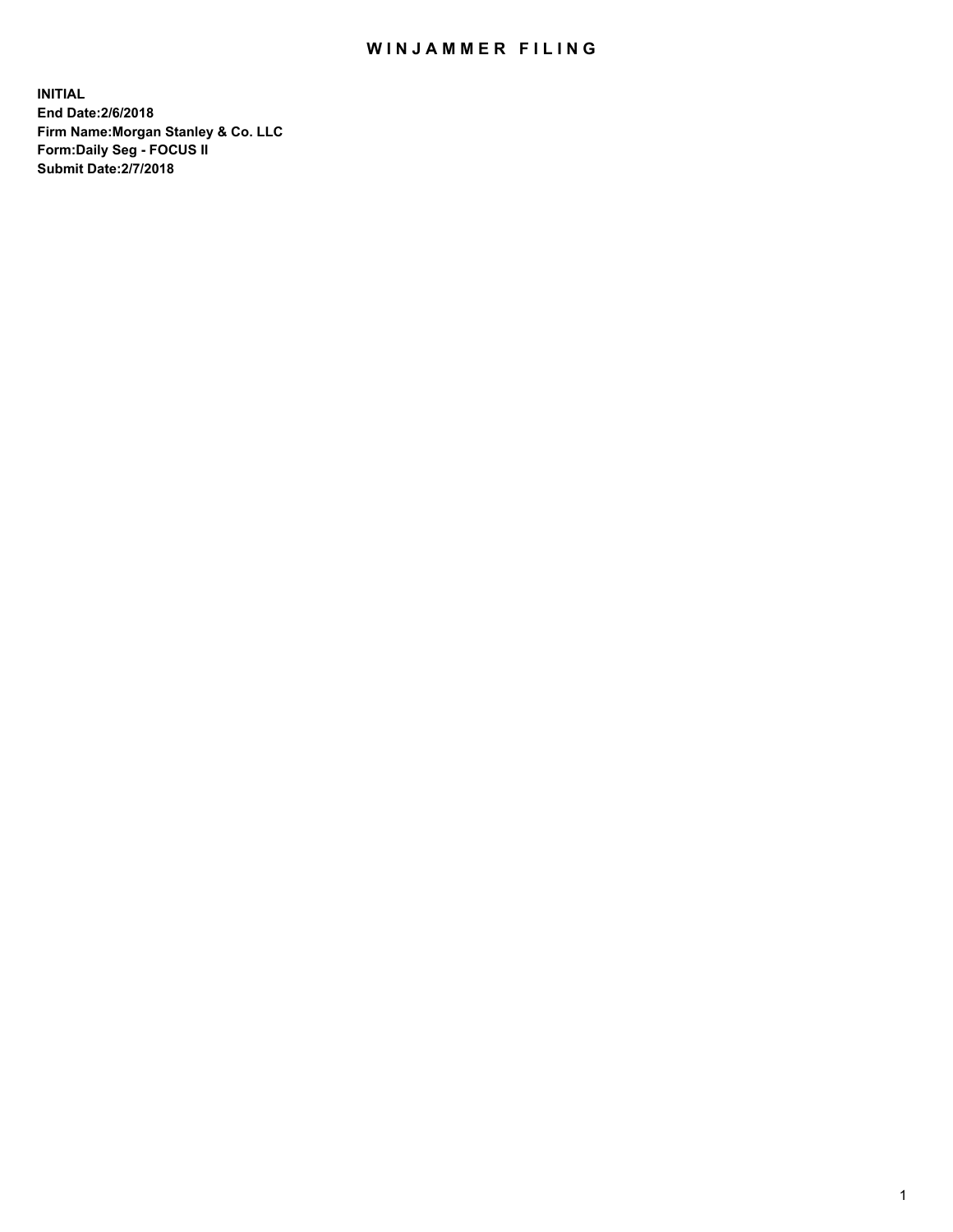## **INITIAL End Date:2/6/2018 Firm Name:Morgan Stanley & Co. LLC Form:Daily Seg - FOCUS II Submit Date:2/7/2018 Daily Segregation - Cover Page**

| Name of Company<br><b>Contact Name</b><br><b>Contact Phone Number</b><br><b>Contact Email Address</b>                                                                                                                                                                                                                          | Morgan Stanley & Co. LLC<br>Ikram Shah<br>212-276-0963<br>Ikram.shah@morganstanley.com |
|--------------------------------------------------------------------------------------------------------------------------------------------------------------------------------------------------------------------------------------------------------------------------------------------------------------------------------|----------------------------------------------------------------------------------------|
| FCM's Customer Segregated Funds Residual Interest Target (choose one):<br>a. Minimum dollar amount: ; or<br>b. Minimum percentage of customer segregated funds required:% ; or<br>c. Dollar amount range between: and; or<br>d. Percentage range of customer segregated funds required between: % and %.                       | 331,000,000<br>0 <sub>0</sub><br>0 <sub>0</sub>                                        |
| FCM's Customer Secured Amount Funds Residual Interest Target (choose one):<br>a. Minimum dollar amount: ; or<br>b. Minimum percentage of customer secured funds required:%; or<br>c. Dollar amount range between: and; or<br>d. Percentage range of customer secured funds required between: % and %.                          | 140,000,000<br>00<br>00                                                                |
| FCM's Cleared Swaps Customer Collateral Residual Interest Target (choose one):<br>a. Minimum dollar amount: ; or<br>b. Minimum percentage of cleared swaps customer collateral required:% ; or<br>c. Dollar amount range between: and; or<br>d. Percentage range of cleared swaps customer collateral required between:% and%. | 92,000,000<br>0 <sub>0</sub><br>00                                                     |

Attach supporting documents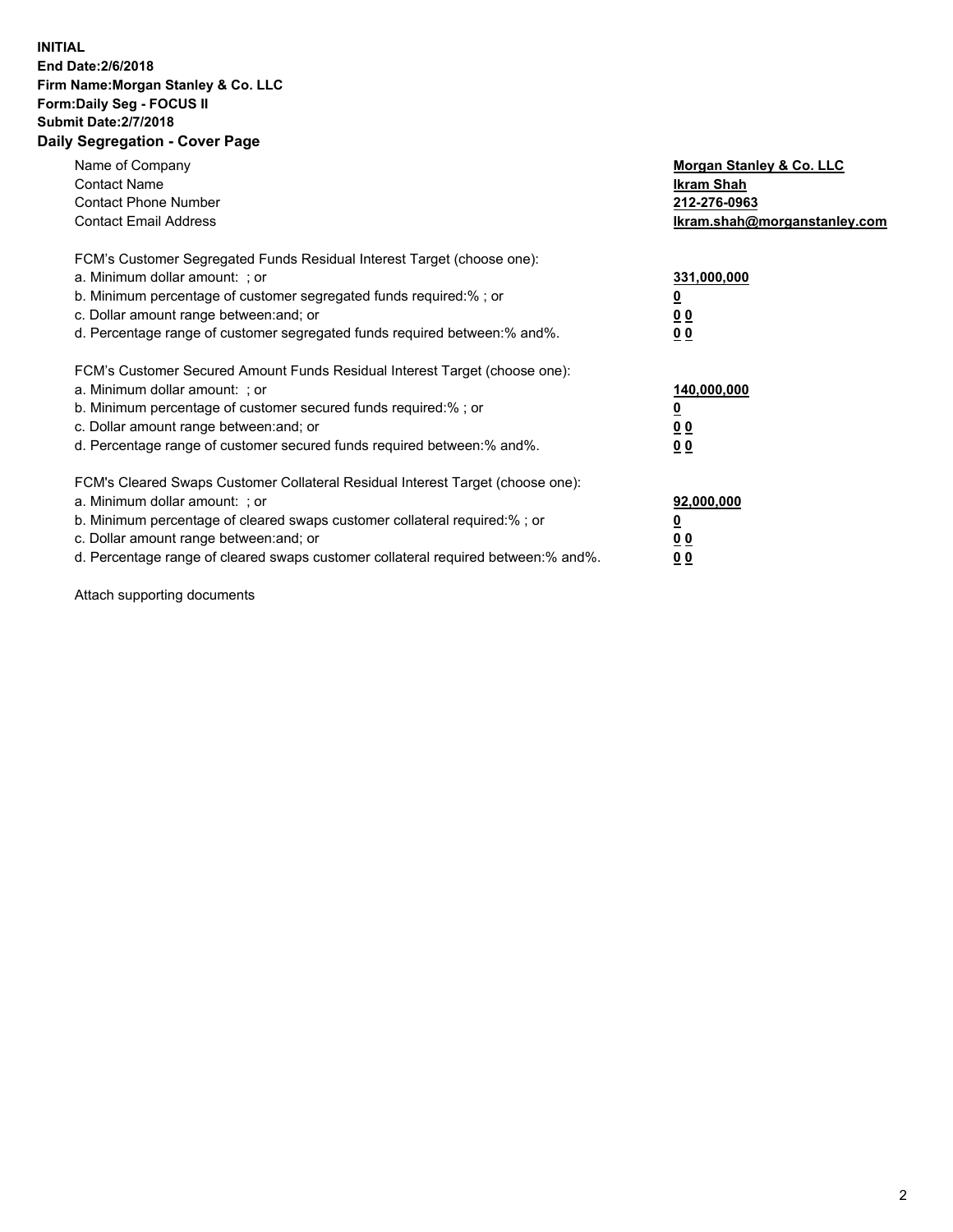|          | <b>INITIAL</b><br>End Date: 2/6/2018<br>Firm Name: Morgan Stanley & Co. LLC<br>Form: Daily Seg - FOCUS II<br><b>Submit Date: 2/7/2018</b><br><b>Daily Segregation - Secured Amounts</b> |                                            |
|----------|-----------------------------------------------------------------------------------------------------------------------------------------------------------------------------------------|--------------------------------------------|
|          | Foreign Futures and Foreign Options Secured Amounts                                                                                                                                     |                                            |
|          | Amount required to be set aside pursuant to law, rule or regulation of a foreign<br>government or a rule of a self-regulatory organization authorized thereunder                        | $0$ [7305]                                 |
| 1.       | Net ledger balance - Foreign Futures and Foreign Option Trading - All Customers                                                                                                         |                                            |
|          | A. Cash                                                                                                                                                                                 | 3,293,281,185 [7315]                       |
|          | B. Securities (at market)                                                                                                                                                               | 1,682,335,112 [7317]                       |
| 2.       | Net unrealized profit (loss) in open futures contracts traded on a foreign board of trade                                                                                               | -338,130,717 [7325]                        |
| 3.       | Exchange traded options                                                                                                                                                                 |                                            |
|          | a. Market value of open option contracts purchased on a foreign board of trade                                                                                                          | 18,239,005 [7335]                          |
| 4.       | b. Market value of open contracts granted (sold) on a foreign board of trade<br>Net equity (deficit) (add lines 1.2. and 3.)                                                            | -22,875,184 [7337]<br>4,632,849,401 [7345] |
| 5.       | Account liquidating to a deficit and account with a debit balances - gross amount                                                                                                       | 440,899,462 [7351]                         |
|          | Less: amount offset by customer owned securities                                                                                                                                        | -426,078,669 [7352] 14,820,793             |
|          |                                                                                                                                                                                         | [7354]                                     |
| 6.       | Amount required to be set aside as the secured amount - Net Liquidating Equity                                                                                                          | 4,647,670,194 [7355]                       |
|          | Method (add lines 4 and 5)                                                                                                                                                              |                                            |
| 7.       | Greater of amount required to be set aside pursuant to foreign jurisdiction (above) or line<br>6.                                                                                       | 4,647,670,194 [7360]                       |
|          | FUNDS DEPOSITED IN SEPARATE REGULATION 30.7 ACCOUNTS                                                                                                                                    |                                            |
| 1.       | Cash in banks                                                                                                                                                                           |                                            |
|          | A. Banks located in the United States                                                                                                                                                   | 498,481,417 [7500]                         |
|          | B. Other banks qualified under Regulation 30.7                                                                                                                                          | 680,374,637 [7520] 1,178,856,054           |
| 2.       |                                                                                                                                                                                         | [7530]                                     |
|          | Securities<br>A. In safekeeping with banks located in the United States                                                                                                                 | 326,983,161 [7540]                         |
|          | B. In safekeeping with other banks qualified under Regulation 30.7                                                                                                                      | 0 [7560] 326,983,161 [7570]                |
| 3.       | Equities with registered futures commission merchants                                                                                                                                   |                                            |
|          | A. Cash                                                                                                                                                                                 | 8,629,200 [7580]                           |
|          | <b>B.</b> Securities                                                                                                                                                                    | $0$ [7590]                                 |
|          | C. Unrealized gain (loss) on open futures contracts                                                                                                                                     | -1,152,771 [7600]                          |
|          | D. Value of long option contracts                                                                                                                                                       | $0$ [7610]                                 |
|          | E. Value of short option contracts                                                                                                                                                      | 0 [7615] 7,476,429 [7620]                  |
| 4.       | Amounts held by clearing organizations of foreign boards of trade                                                                                                                       |                                            |
|          | A. Cash                                                                                                                                                                                 | $0$ [7640]                                 |
|          | <b>B.</b> Securities<br>C. Amount due to (from) clearing organization - daily variation                                                                                                 | $0$ [7650]<br>$0$ [7660]                   |
|          | D. Value of long option contracts                                                                                                                                                       | $0$ [7670]                                 |
|          | E. Value of short option contracts                                                                                                                                                      | 0 [7675] 0 [7680]                          |
| 5.       | Amounts held by members of foreign boards of trade                                                                                                                                      |                                            |
|          | A. Cash                                                                                                                                                                                 | 2,312,726,741 [7700]                       |
|          | <b>B.</b> Securities                                                                                                                                                                    | 1,355,351,951 [7710]                       |
|          | C. Unrealized gain (loss) on open futures contracts                                                                                                                                     | -336,977,946 [7720]                        |
|          | D. Value of long option contracts                                                                                                                                                       | 18,239,005 [7730]                          |
|          | E. Value of short option contracts                                                                                                                                                      | -22,875,184 [7735] 3,326,464,567           |
|          |                                                                                                                                                                                         | [7740]                                     |
| 6.<br>7. | Amounts with other depositories designated by a foreign board of trade                                                                                                                  | $0$ [7760]                                 |
| 8.       | Segregated funds on hand<br>Total funds in separate section 30.7 accounts                                                                                                               | $0$ [7765]<br>4,839,780,211 [7770]         |
| 9.       | Excess (deficiency) Set Aside for Secured Amount (subtract line 7 Secured Statement                                                                                                     | 192,110,017 [7380]                         |
|          | Page 1 from Line 8)                                                                                                                                                                     |                                            |

- 10. Management Target Amount for Excess funds in separate section 30.7 accounts **140,000,000** [7780]
- 11. Excess (deficiency) funds in separate 30.7 accounts over (under) Management Target **52,110,017** [7785]

3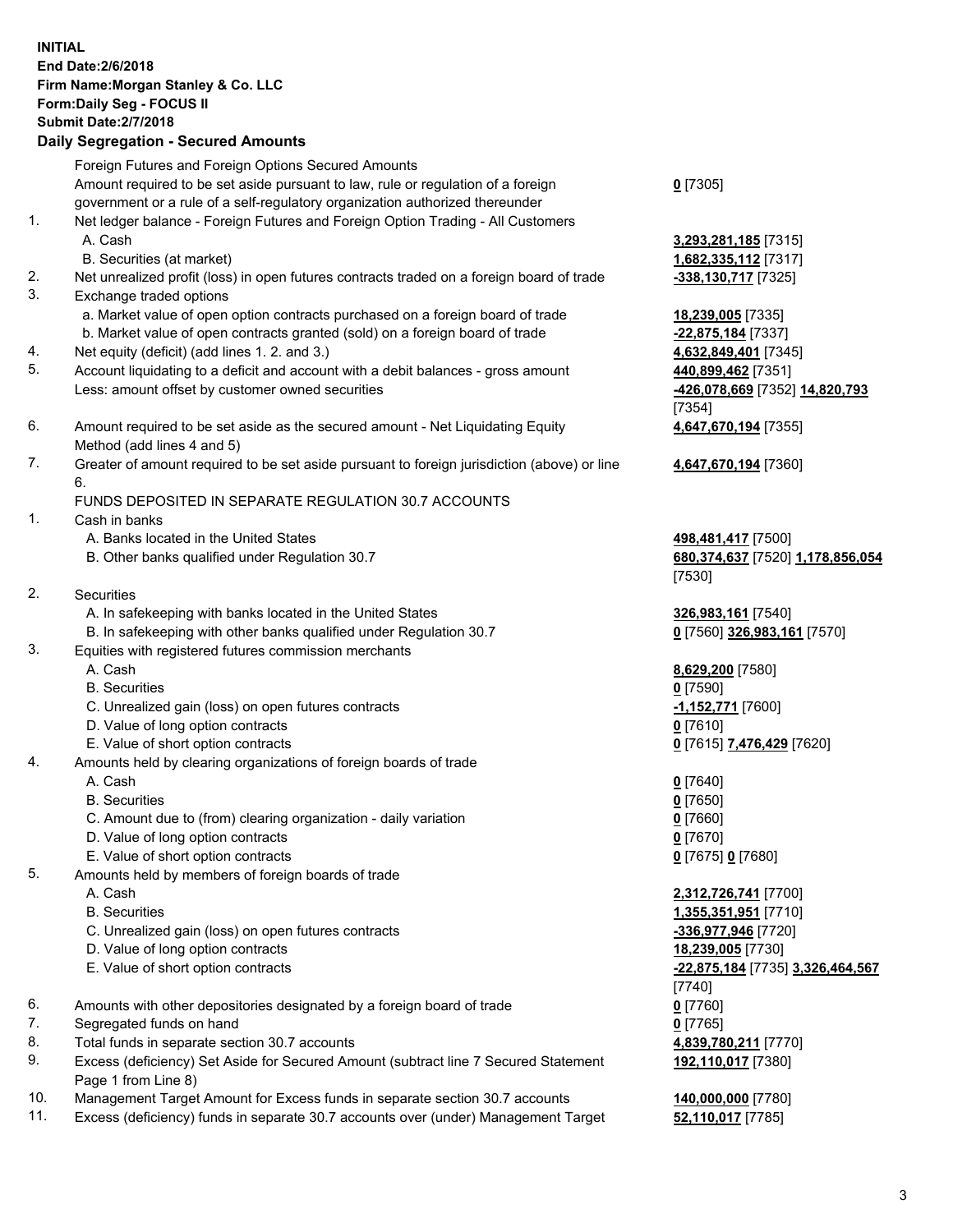**INITIAL End Date:2/6/2018 Firm Name:Morgan Stanley & Co. LLC Form:Daily Seg - FOCUS II Submit Date:2/7/2018 Daily Segregation - Segregation Statement** SEGREGATION REQUIREMENTS(Section 4d(2) of the CEAct) 1. Net ledger balance A. Cash **11,202,977,332** [7010] B. Securities (at market) **5,247,469,917** [7020] 2. Net unrealized profit (loss) in open futures contracts traded on a contract market **-713,802,671** [7030] 3. Exchange traded options A. Add market value of open option contracts purchased on a contract market **459,829,068** [7032] B. Deduct market value of open option contracts granted (sold) on a contract market **-647,139,583** [7033] 4. Net equity (deficit) (add lines 1, 2 and 3) **15,549,334,063** [7040] 5. Accounts liquidating to a deficit and accounts with debit balances - gross amount **657,463,850** [7045] Less: amount offset by customer securities **-541,246,443** [7047] **116,217,407** [7050] 6. Amount required to be segregated (add lines 4 and 5) **15,665,551,470** [7060] FUNDS IN SEGREGATED ACCOUNTS 7. Deposited in segregated funds bank accounts A. Cash **4,900,305,446** [7070] B. Securities representing investments of customers' funds (at market) **0** [7080] C. Securities held for particular customers or option customers in lieu of cash (at market) **1,001,339,219** [7090] 8. Margins on deposit with derivatives clearing organizations of contract markets A. Cash **5,729,140,922** [7100] B. Securities representing investments of customers' funds (at market) **0** [7110] C. Securities held for particular customers or option customers in lieu of cash (at market) **4,246,130,698** [7120] 9. Net settlement from (to) derivatives clearing organizations of contract markets **367,764,948** [7130] 10. Exchange traded options A. Value of open long option contracts **459,829,068** [7132] B. Value of open short option contracts **-647,139,583** [7133] 11. Net equities with other FCMs A. Net liquidating equity **1,831,940** [7140] B. Securities representing investments of customers' funds (at market) **0** [7160] C. Securities held for particular customers or option customers in lieu of cash (at market) **0** [7170] 12. Segregated funds on hand **0** [7150] 13. Total amount in segregation (add lines 7 through 12) **16,059,202,658** [7180] 14. Excess (deficiency) funds in segregation (subtract line 6 from line 13) **393,651,188** [7190] 15. Management Target Amount for Excess funds in segregation **331,000,000** [7194]

16. Excess (deficiency) funds in segregation over (under) Management Target Amount Excess

**62,651,188** [7198]